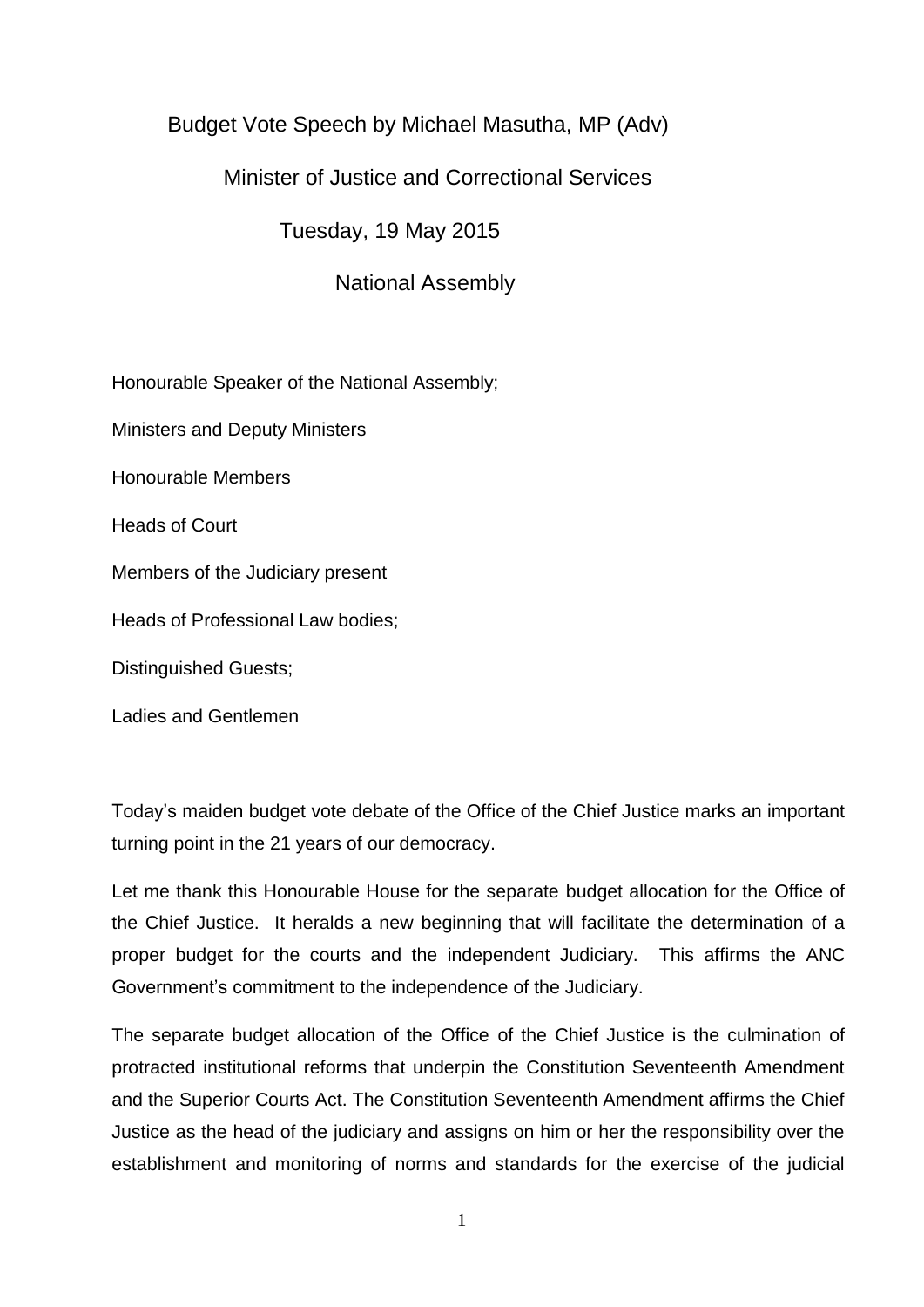functions of all courts. On the other hand the Superior Courts Act establishes a judicial governance framework through which the Chief Justice and Heads of Courts oversee the management of judicial functions as listed in section 8 of the Act.

The Office of the Chief Justice is a mechanism for providing an administrative support functions to the Chief Justice, other Heads of Courts and the Judiciary in performing their judicial functions.

We have transferred the administrative functions and staff of the Superior Courts to the Office of the Chief Justice with effect from 1 October 2014. In total, 1486 staff members who perform functions directly connected to the Superior Courts were transferred from the Department of Justice and Constitutional Development to the Office of the Chief Justice. Similarly, a budget to the tune of R1, 5 billion has been transferred from the Department"s budget to constitute part of the budget of the Office of the Chief Justice which from 1 April 2015, received its own separate vote allocation.

We have taken note of the anxiety, in particular amongst the Magistracy to have the administration pertaining to Magistrates" Courts transferred to the Office of the Chief Justice, even prior to the enactment of a proper legislation that will facilitate such an arrangement. I need to remind all that the transfer of the administrative functions relating to the Superior Courts was facilitated through the Superior Courts Act which we are aware has taken a long time in the making. Similarly, legislative reforms are necessary to achieve the same purpose in respect of the administration relating to the Magistrates" Courts. It is in this context that we have embarked on a process to develop a concept framework that will culminate in the enactment of an appropriate legislation to replace the out dated Magistrates Court Act of 1944. We are confident that the contemplated Lower Courts Act would take a much shorter time to complete as it will assume the broad framework adopted in the Superior Courts Act.

#### Madam Speaker,

It is important to note that the Office of the Chief Justice is an interim phase pending the design of an end-state that will usher in a Judicial Administration model suited to our constitutional democracy. The Judiciary has expressed its view on this topic through the Chief Justice. We will soon commence with the drafting of a concept paper that articulates best practices extrapolated from models adopted in other jurisdictions and

2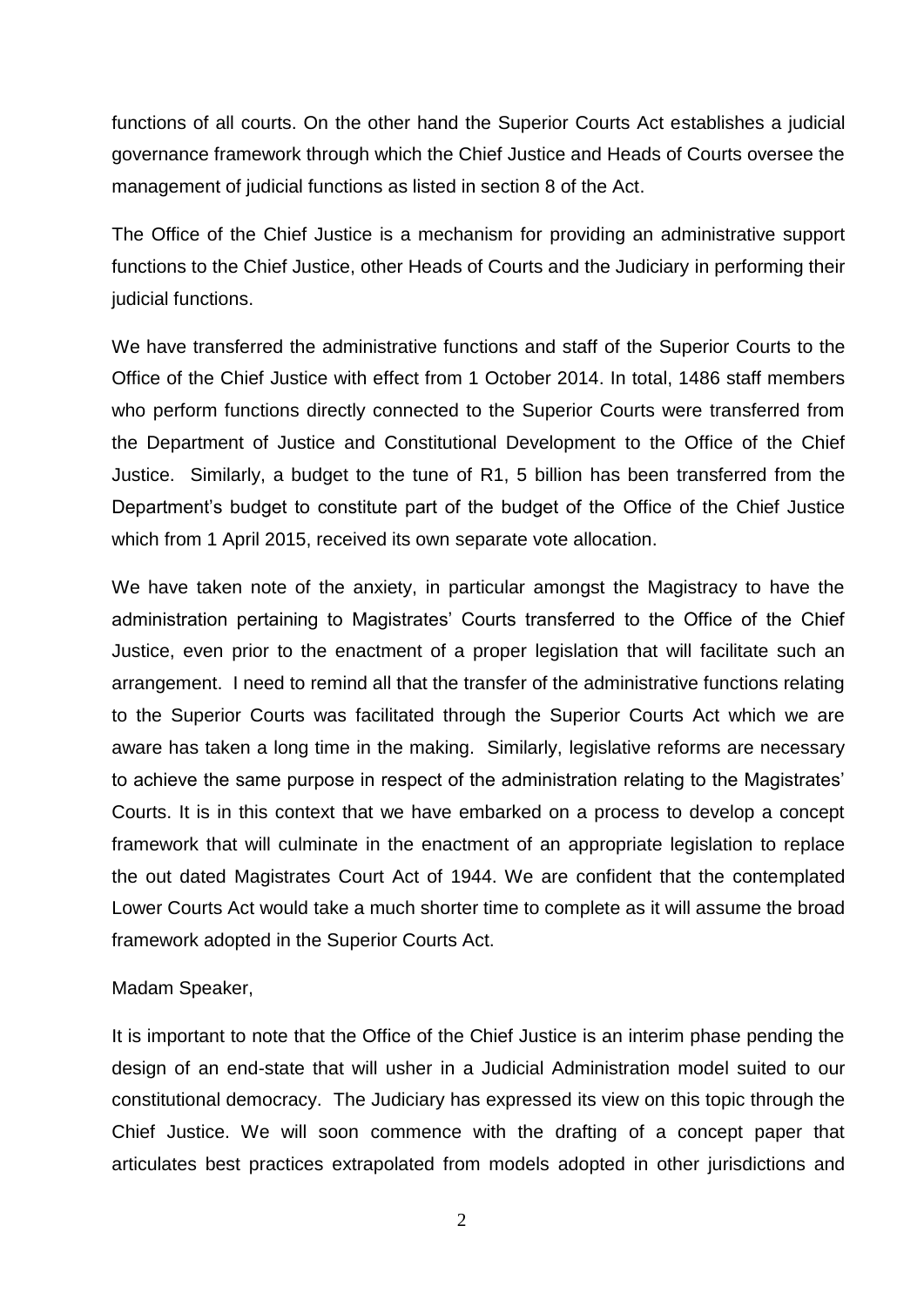home-grown precedents. A discussion of the concept framework which will culminate into a draft Bill on the preferred model will form part of the themes that will be discussed at the colloquium that we are planning towards the end of this year. Further announcement regarding the envisaged colloquium will be made after I have canvassed this matter with Cabinet.

The independence of the judiciary is crucial in view of the role it plays in a constitutional democracy within the context of separation of powers. Former Chief Justice Ngcobo alluded to this point when he remarked:

"The role of the judiciary in a constitutional democracy is an expansive one. Decisions of judges affect many people. Courts have the power to overrule even the most popular decisions of the other arms of the state if they believe they are contrary to the Constitution. The acceptance and support of these and all court decisions by society depends upon public confidence in the integrity and independence of the judiciary".

Associated with judicial independence is judicial accountability which is essential in ensuring that courts perform optimally. The legislative framework that provides for a mechanism for handling complaints against judges and a dispensation for financial disclosure are important measures that seek to safeguard judicial independence and accountability. During the 2014/15 financial year, 69 complaints were lodged against Judges of which 57 were finalised and 12 are pending. The majority of these complaints were dismissed as they related to dissatisfaction with court judgments. Some of these complaints are in relation to judgments that have been reserved for long periods and thus depriving litigants of access to justice.

With regard to financial disclosure by judges, our honourable President, through a Proclamation published in the Government Gazette fixed the 29<sup>th</sup> of January 2014 as the date from which the 60 days by which judges must make disclosure of their financial interests took effect. It is encouraging that of the 240 judges in active service 238 have disclosed their registrable interests. I am confident that the Chief Justice and the Judicial Service Commission will follow-up on the two that have not done so. In respect of

3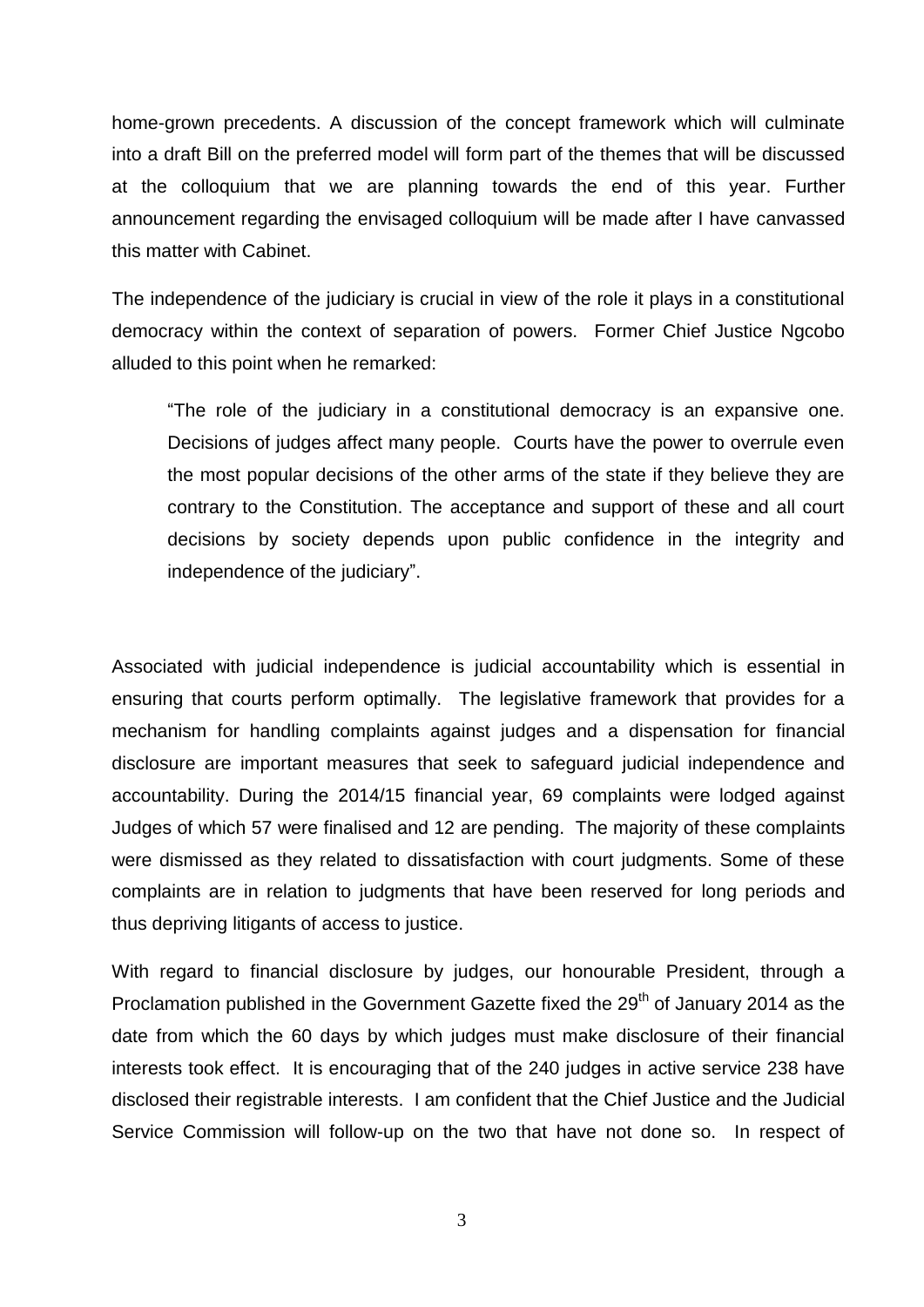judges discharged from active service we are in the process of revising the Regulations in light of the recent judgment regarding the matter.

### Honourable Members

We have made significant strides in relation to the transformation of the Judiciary as we seek to ensure that the lofty ideals outlined in the Constitution, of establishing a judiciary that reflects the gender and racial demographics of the South African society. Although we have made significant progress in relation to racial transformation, the representation of women on the bench remains a concern. Only 61 out of 240 judges are women. The Judicial Service Commission continues to grapple with this issue. The two vacancies in the Supreme Court of Appeal and the Constitutional Courts respectively provide an opportunity to improve the gender composition in the highest courts in the land.

I also wish to share with this House some of my observations during the recent visits I made to the Superior Courts. Visits to the constitutional Court, Competition Appeal Court and Land Claims Court are still to take place. The purpose was to meet with Judges Presidents and judges of all courts and apprise myself of the conditions under which they work. During the visits at which I was accompanied by senior officials of the Department and the Office of the Chief Justice, we were able to make interventions on the spot, while some were medium to long term, in particular with regard to the unsatisfactory state of our physical infrastructure at some of the courts. On matters of substance the practice of "forum shopping" which appears to be the trend in certain High Courts also emerged. I am pleased that the leadership in the judiciary has undertaken to manage this issue which has the potential of undermining the credibility of our courts.

### Madam Speaker,

Of the R1, 616 billion allocated for 2015/16 financial year, R873, 7 million is for Judges" remuneration and benefits and R742, 4 is for administrative support functions. Of the latter amount, R640, 4 million is allocated to Judicial Support and Court Administration.

These funds will be utilized to improve the court system through an effective and efficient case flow management system and the establishment of the Office of the Chief Justice Provincial Centers which will provide administrative support to the Superior Courts. The funds allocated for Judicial training of judicial officials has increased from R25, 3 million